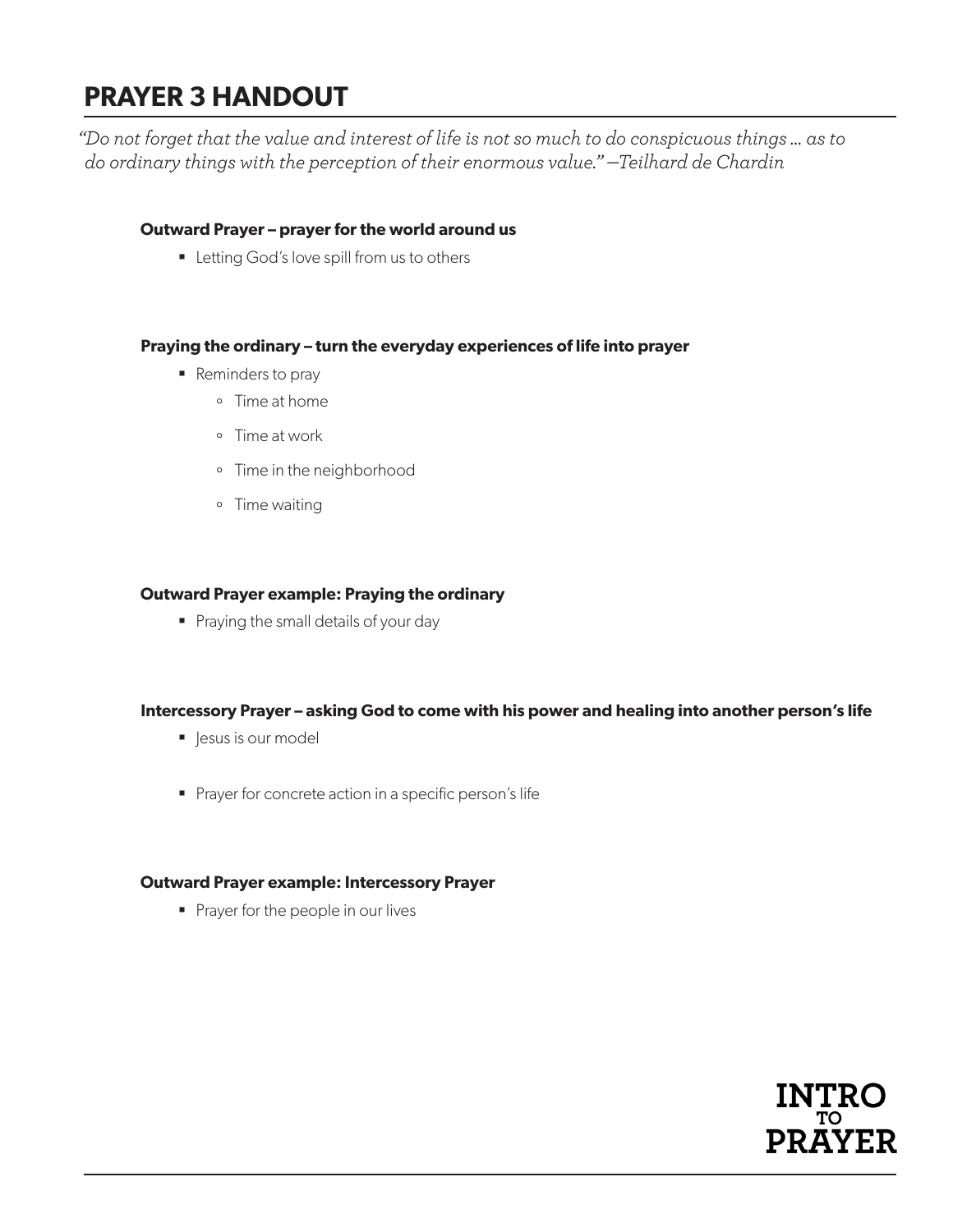# **PRAYER 3 DISCUSSION GUIDE**



who needs your prayers the most.